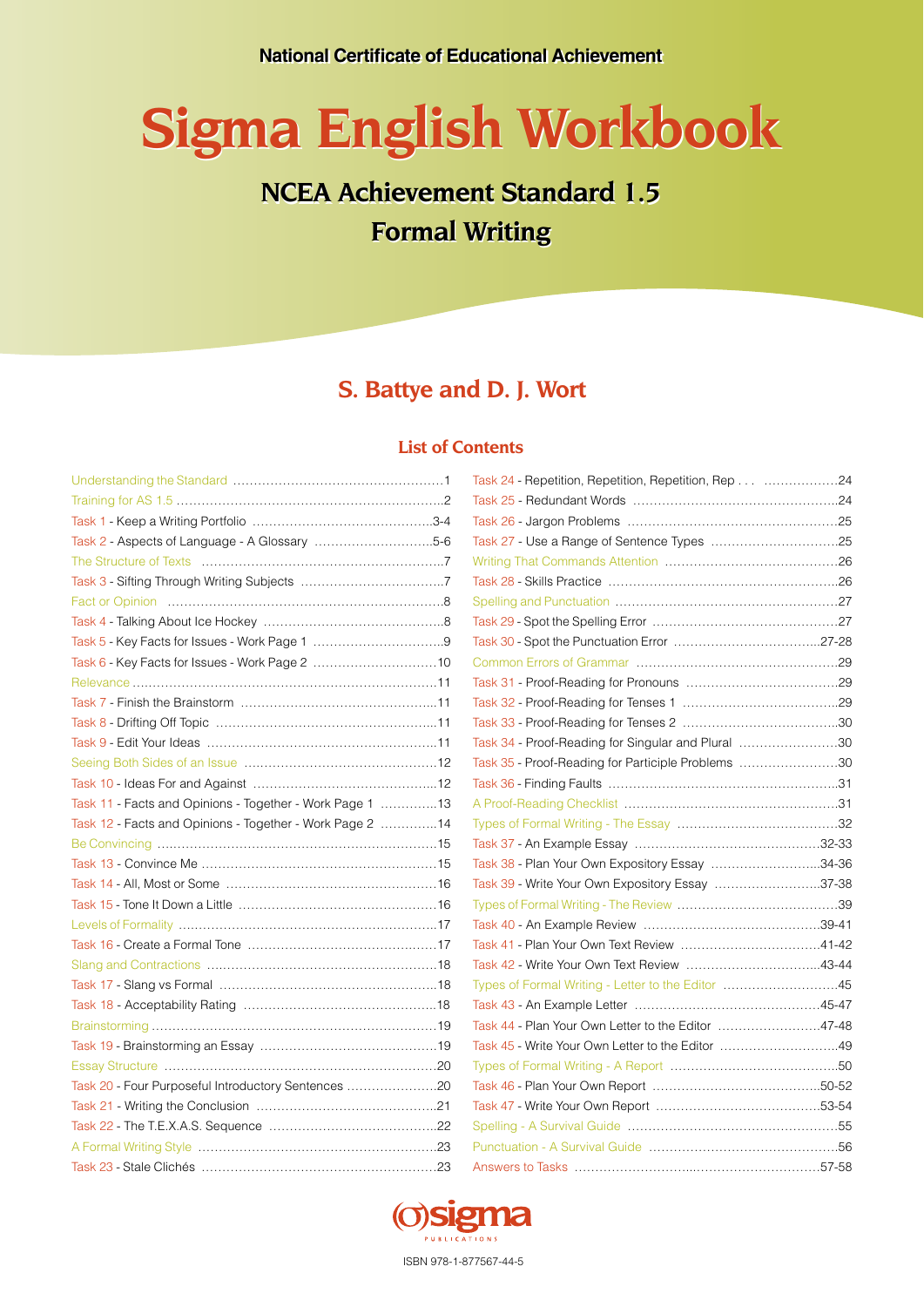

### <span id="page-1-0"></span>The Structure of Texts

#### Think PA M T

Considering the way texts are constructed develops excellence level thinking.

Think PAMT : Purpose, Audience, Message and Techniques.

In every piece you write, try to identify what the purpose or reason is for you the writer to create this particular work, who your chosen audience for the text is, what key messages or themes you want to deliver in the text and what techniques (language features) you can use to get those messages across to your desired audience.

By studying the exact details of the way established writers express themselves and practising these yourself, you can begin to appreciate how a writer's style develops and note how you can effectively communicate your own viewpoint.

#### What Do You Need To Know?

You will need to have knowledge about issues, current affairs and you will need to develop your ideas and feelings in response to those issues. You will need to become aware of the facts related to the issues as well as the opinions that people have on them, including your own standpoint.

Where does this knowledge come from? Possibly your research work this year, or newspapers or magazines, the TV news or current affairs programmes. Very possibly your own experiences and those of friends and family, though nationally-known facts are usually more convincing. The best way to manage this is to choose four or five subjects early in the year and follow them when they appear in the media. You should note key facts and incidents, again four or five for each one. This should enable you to write convincingly on the subject you choose in the exam.

### Task 3 Sifting Through Writing Subjects

1 Circle four or five of the subjects in this list. Choose subjects which interest you (one could become your research topic) or which you already know something about. These are the subjects you will collect key facts for.

| Attitudes to young people | The pressures on teenagers | Body image                    |
|---------------------------|----------------------------|-------------------------------|
| Teenagers and money       | Teenagers and jobs         | Friendships                   |
| Sport                     | Teenagers and social media | What schools teach            |
| Global warming            | Animal abuse               | Gaming                        |
| What teenagers want       | Teenagers and food         | The importance of our history |
| Teenage health issues     | Minority cultures in NZ    | Teenagers and faith           |



#### The 'Key Facts for Issues' Pages

Pages 9 and 10 are set out to provide a secure place to record information that can be the basis of formative and possibly summative essays for AS 1.5. The design of the page allows you to see at a glance which areas you have enough key facts for and which you should add to. There is a logical flow from top to bottom of the page - this will help you clarify your ideas and later your explanations.

The ideas you record will be portable : you may have collected them for one topic but may use them for another which overlaps it, e.g. *Teenage Health Issues* and *Teenagers and Food*.

are being told . . (AAP = Associated Australian Press) and the control of the control of the control of the control of the control of the control of the control of the control of the control of the control of the control o You should record where the information comes from because that adds weight to what you are saying. This is not expected to be as detailed as you would make it for research, but it should be exact; e.g. you might write : *In Australia, according to an AAP article, parents*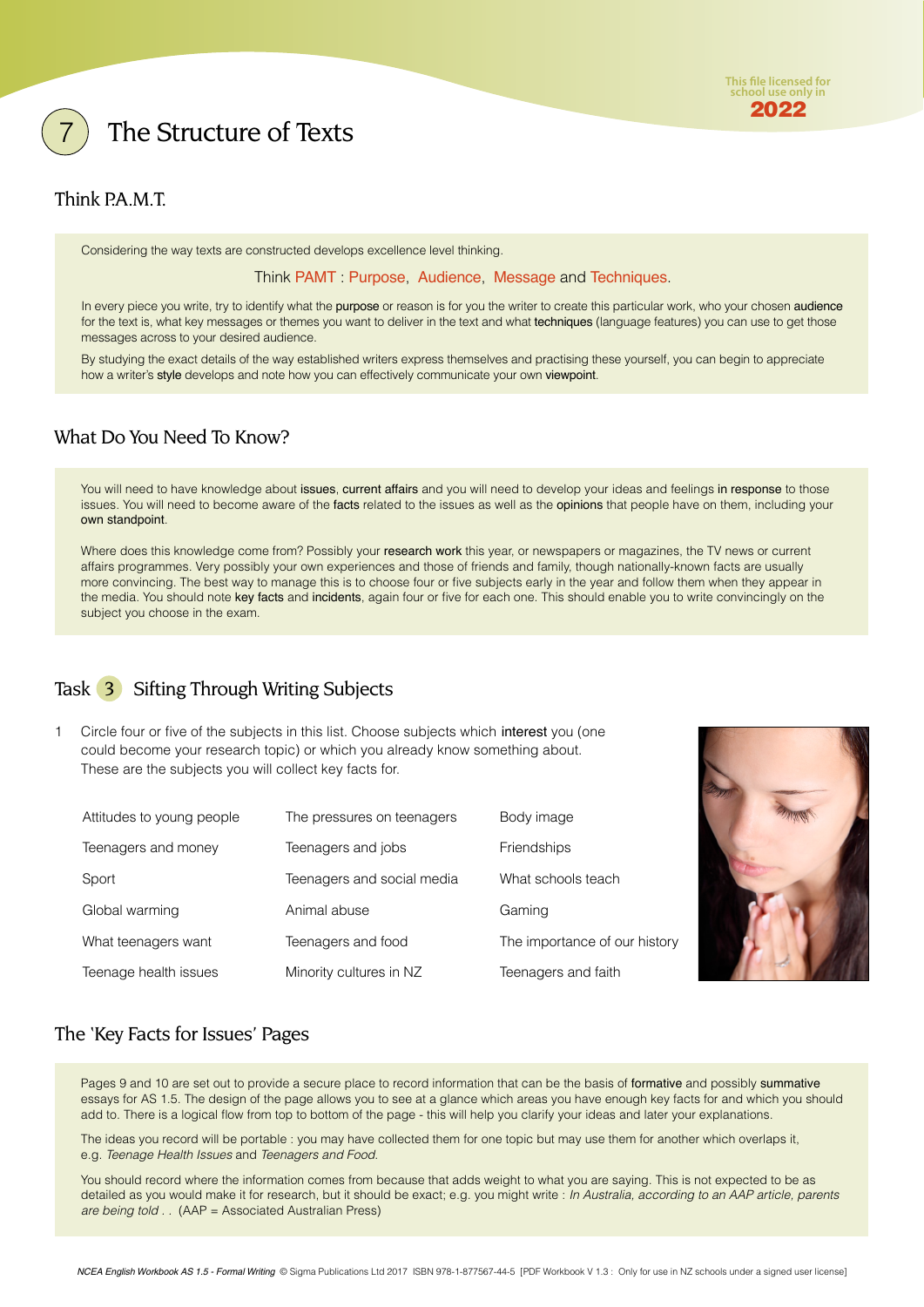

## <span id="page-2-0"></span> $\left(14\right)$  Fact and Opinion - Together

### Task 12 Work Page 2

1 Use this page to plan an essay where you want to include both facts and opinions on a topic e.g. an expository essay, a text response, a report.

| Topic :              |                                  |                       |                                     |
|----------------------|----------------------------------|-----------------------|-------------------------------------|
|                      | For the Topic : Facts / Opinions |                       | Against the Topic: Facts / Opinions |
|                      | Label Facts F and Opinions O     |                       | Label Facts F and Opinions O        |
| $\bigcirc$ Causes    |                                  | Causes<br>$\bigodot$  |                                     |
| $(2)$ Aspects        |                                  | Aspects<br>$\bigodot$ |                                     |
| $\circled{3}$ Action |                                  | Action<br>$\odot$     |                                     |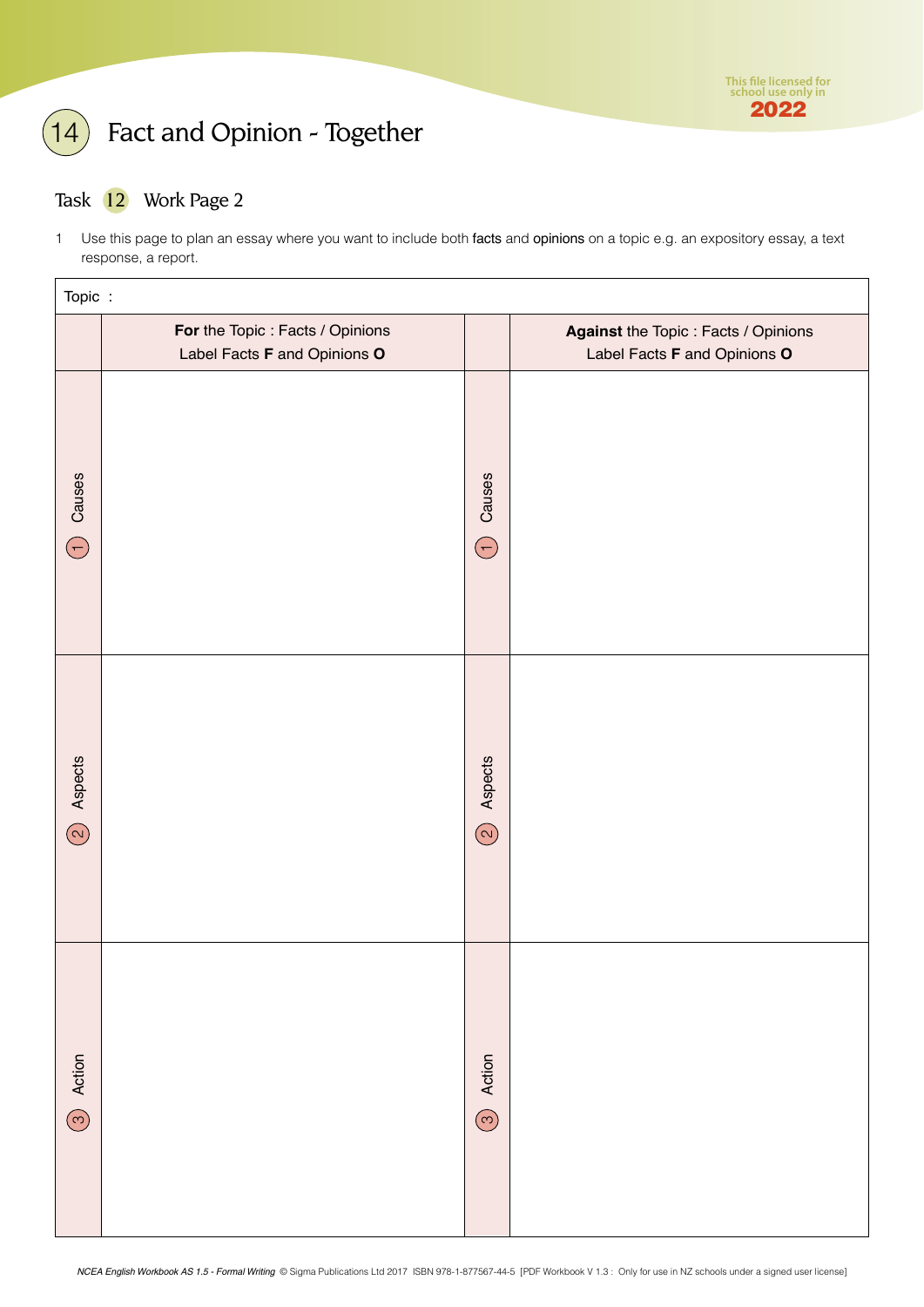<span id="page-3-0"></span>



### Writing With An Attitude

Tone is the writer's attitude to the subject and to the reader. We can see the tone in the writing, partly by what is said but mostly by the words used to say it. Because tone means attitude, the same words that describe attitudes describe tones as well, e.g. *serious*, *teasing*, *angry*, *flattering*, and so on.

You need to create a serious and respectful tone in your essay. Serious writing tends to be impersonal (i.e. the words *I* and *you* are not used).

This is because the essay is about a big issue and the individual writer and reader are relatively unimportant. Compare the impressions that these sentences (which actually mean exactly the same thing) make :

*I am really concerned about underage drinking.* (personal language) *Underage drinking is a real concern.* (impersonal language)

But using impersonal language is not a rule; you can mix personal and impersonal, e.g. when you give an example from your own experience to support an idea that you have explained in impersonal language. Furthermore, some topics invite an essay in personal language because they are written in personal language themselves.

There are things you do have to avoid : slang, abbreviations, numbers and minor sentences.

As usual there are some exceptions. Sometimes you need to use slang in that case, you have to put inverted commas around it, e.g. 'guys' to show your reader that you know it is slang and not normally acceptable.

Sometimes you need to use abbreviations because writing the term in full would be insanely long, e.g. UNESCO.

The same applies to numbers - it's okay to write numbers over one hundred as figures. Sometimes you can write a minor (incomplete) sentence to get a greater impact. If it does not spoil the serious tone, and does not look like a careless error, it is acceptable.

#### Task 16 Create a Formal Tone

- 1 Rewrite these sentences to create a more formal tone.
- a) Jonno is a good-as skatie. Got his first board when he was eight.
- b) She may be a petrol-head but she's not a hoon.
- c) We played hard-out and wasted Hastings by 20 points.
- d) She's really into netball and touch.
- e) He's going to Shane's to do homework. Yeah, right.
- f) The greenies have begun a war against the human race..
- g) Trinny is a fashion-Nazi.

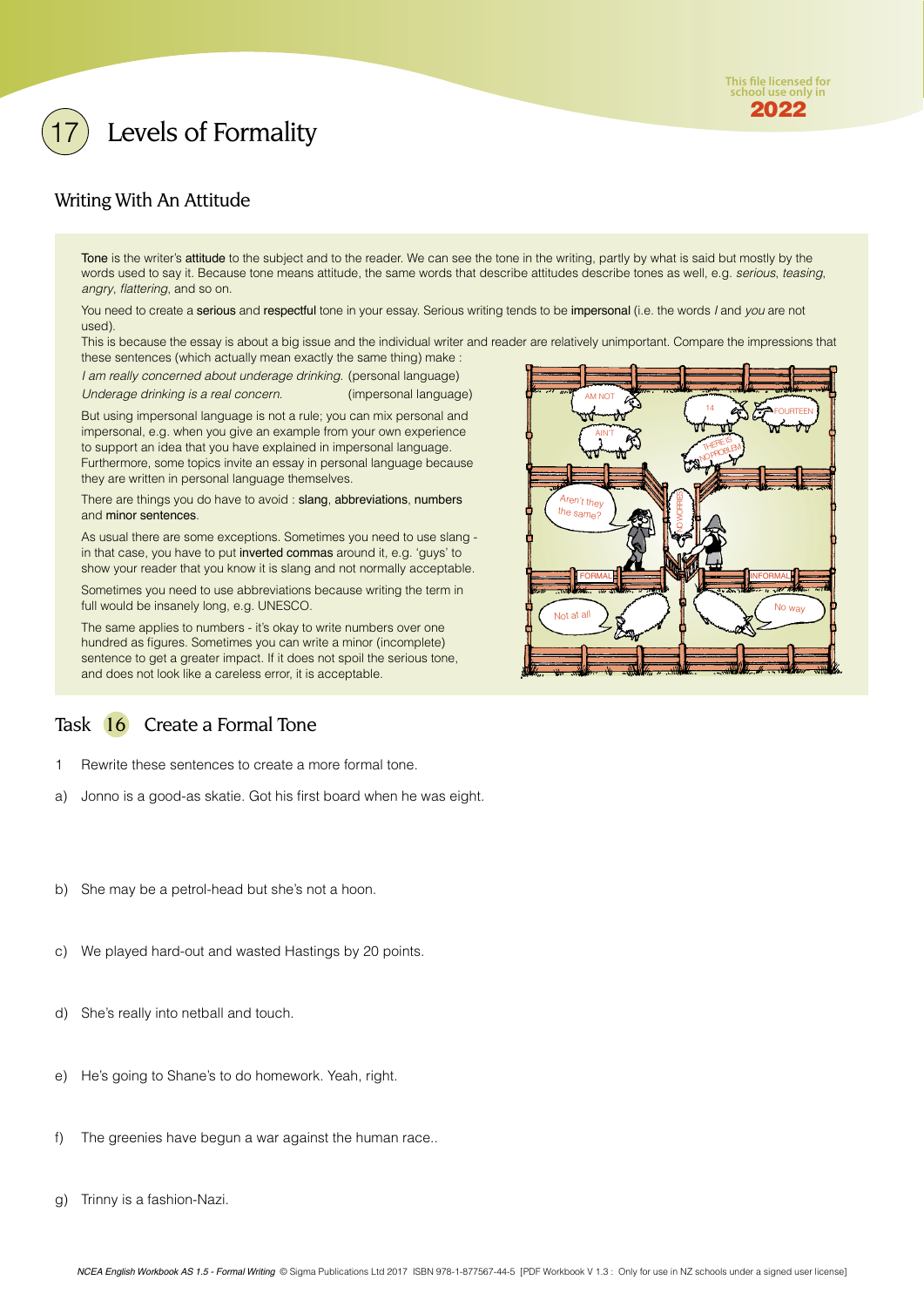

### <span id="page-4-0"></span>A Formal Writing Style

- Task 24 Repetition, Repetition, Repetition, Rep. . . .
- 1 Here are four sentences. They are the X (eXample) sentences from an essay on *food issues*. All of them exhibit some repetition. Rewrite them without this style fault.
- a) *More than half of New Zealand girls say they are dieting, according to a new book Feast or Famine, and a third of those who are dieting will go on to have a dieting disorder.*
- b) *The Health Department recognises obesity as a major threat to health and is spending \$76,000,000 to fight obesity over the next few years.*
- c) *McDonalds seems to be using the internet to advertise fast food to children by providing the game McNugget Moondance on the internet.*
- d) *KFC's treatment of chickens appalled Pamela Anderson so much she has produced a video called Kentucky Fried Cruelty to try to force more humane treatment of chickens.*

### Task 25 Redundant Words

Cross out the redundant words and phrases in this passage. Make sure that no information is lost as a result of your deletions and the sentences still read properly. If you found fewer than five, look again; all of the ideas can be got across in 37 words.

*Bert Noggs went fishing one d y with his father, Tom Noggs, and his twin sister, Bertha. The rising sun came up over* 

*the horizon in the east, colouring the clouds a* 

*rosy pink. Tom and his father sat in the bucket* 

*seats in the front of the car and Bertha sat* 

*behind them on the bench seat with the* 

*fish bait*

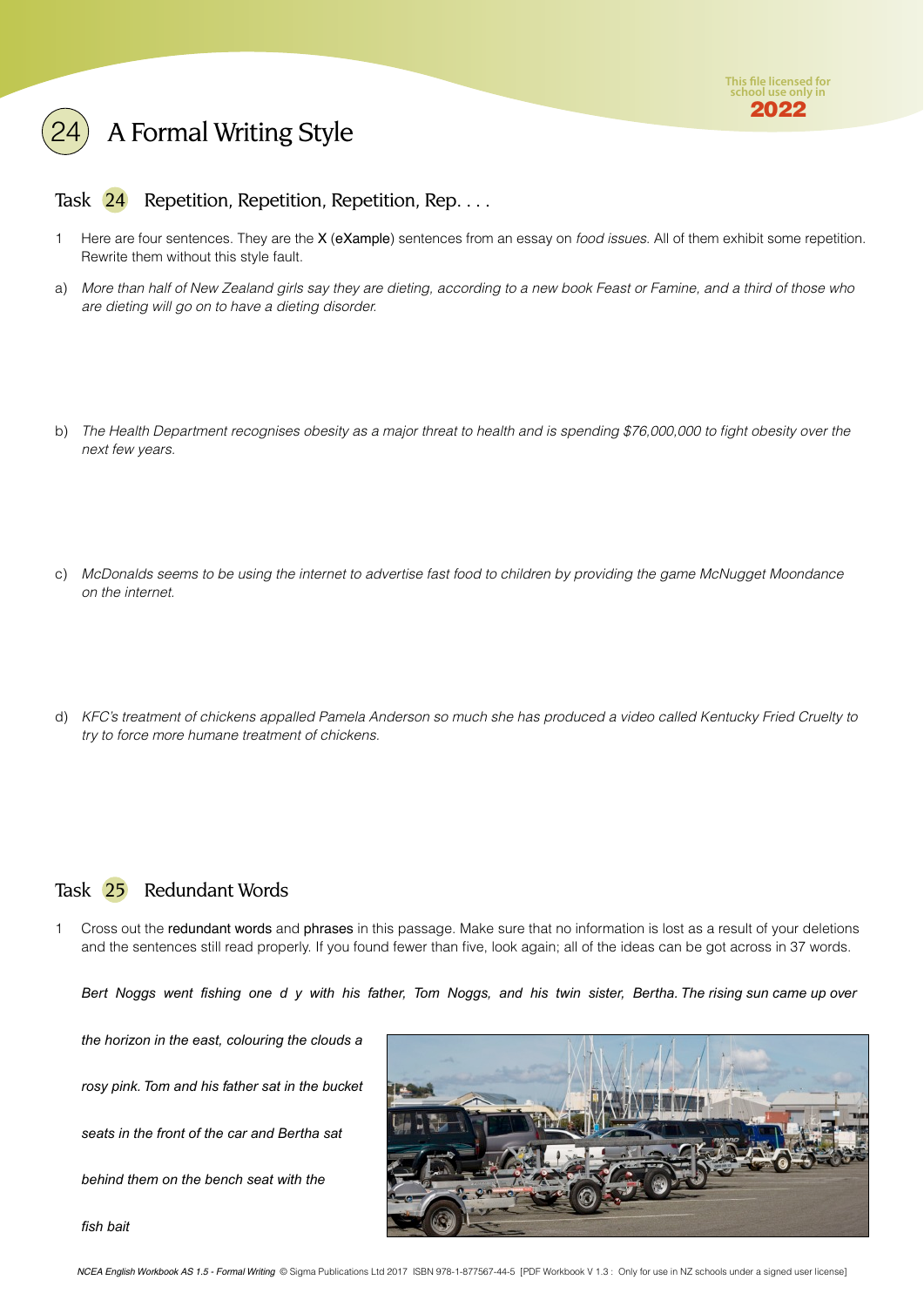### <span id="page-5-0"></span>Proof Reading for Formal Writing

### Task 36 Finding Faults

1 The following task is designed to give you practice with proof-reading formal writing. In this passage there are faults of style and grammar involving sentence construction, tense, singular/plural, pronouns, jargon, cliché, repetition, redundancy and slang. Write the full correction on the blank line above the fault. The passage is from an essay titled *We should pay for our education*.

*Fortunately, some kids would spend their education money on clothes and cars and going to fun places.* 

*Like Rainbow's end. This is good because it would get the lazy and stupid students out of the classroom* 

*so us others could learn better. And the lazy and stupid ones would have a good time until the money ran* 

*out and they wouldn't have missed out on an education because they weren't learning anything anyway. For* 

*example, this guy Gavin that I wrote about in my first T.E.X.A.S. paragraph got sent out of class three times last* 

*week. That was the last straw from my own personal point of view.* 

*Another pro in this argument is that each student would want to get their money's worth out of the teacher* 

*and they would ask heaps of questions and will learn heaps so they would feel good - the teacher would* 

*too because it's nice to teach students who want to learn and also students would hush each other up so* 

*they can hear the teaching. Would you just sit there and watch someone else just wasting your money?* 

*My class are of the same opinion : none of them would.*

| A Proof-Reading Checklist |                                                     |                               |                                                                        |  |  |
|---------------------------|-----------------------------------------------------|-------------------------------|------------------------------------------------------------------------|--|--|
| $l$ have $\ldots$         |                                                     |                               |                                                                        |  |  |
|                           | followed the four rules for adding capital letters. |                               | looked for run-on sentences and split any I found.                     |  |  |
|                           | removed any wrong capitals.                         |                               | checked that my minor sentences look controlled,                       |  |  |
|                           | followed the four rules for adding commas.          |                               | not careless.                                                          |  |  |
|                           | removed any wrong commas.                           |                               | opened and closed the sets of speech marks around<br>the spoken words. |  |  |
|                           | followed the three rules for adding apostrophes.    |                               | replaced abbreviations and figures (under 101) with                    |  |  |
|                           | removed any wrong apostrophe's (like that one).     |                               | whole words.                                                           |  |  |
|                           | followed the two rules for adding hyphens.          |                               | followed the three rules for creating new paragraphs.                  |  |  |
|                           | looked for run-on sentences and split any I found.  | correct in your final draft.) | (For AS 1.5, you need to have the paragraphing                         |  |  |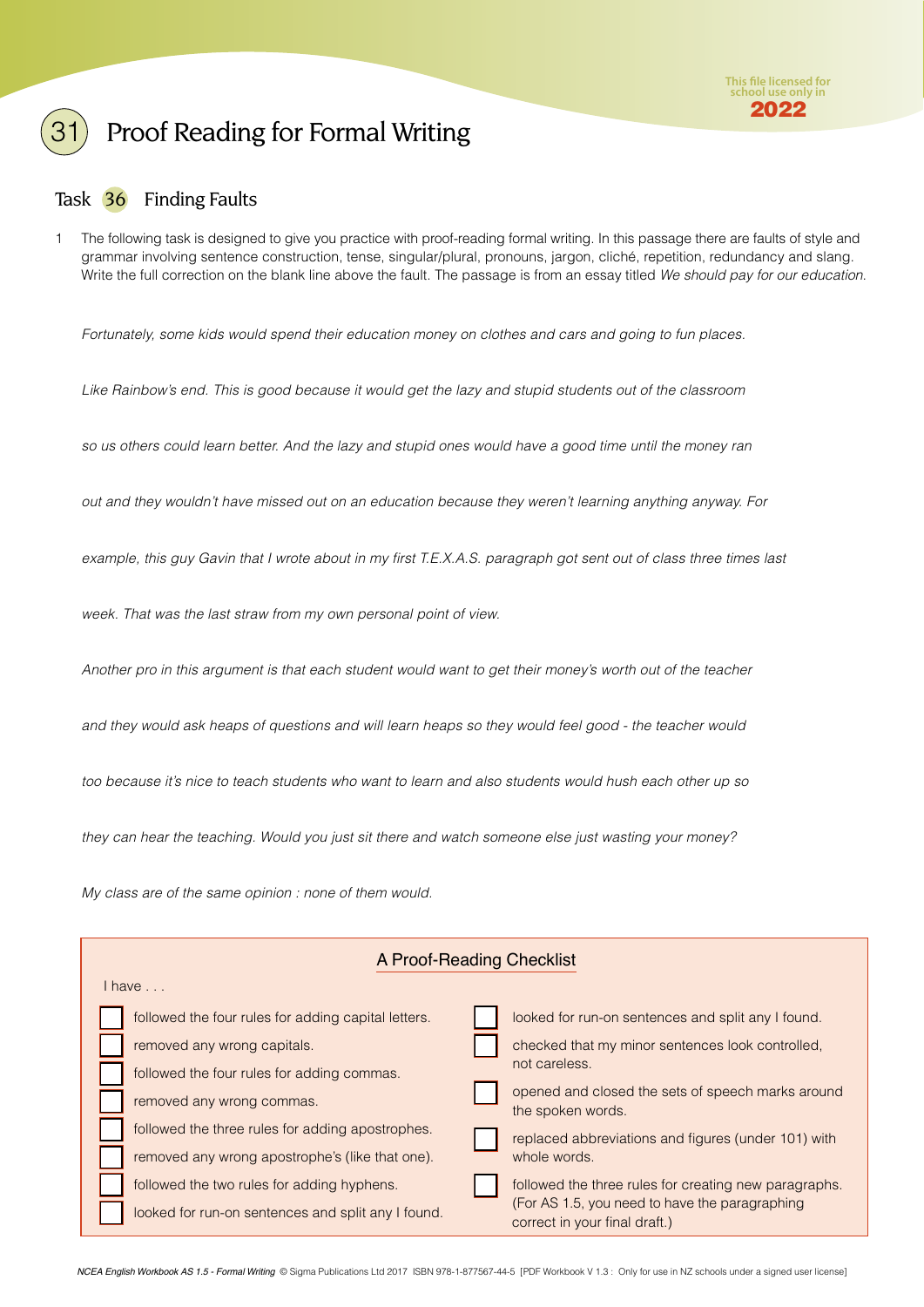

### <span id="page-6-0"></span>Types of Formal Writing - The Essay

#### Task 39 Write Your Own Expository Essay

- 1 Write the first draft of your Expository Essay. Your essay should contain a minimum of 350 words (continue over the page).
- a) Write an opening for your essay. Include a title and a structured introduction as outlined on page 20 (four purposeful sentences).

Title :

b) Write a 'Body' for your essay. This includes 3 to 4 paragraphs which are constructed using the T.E.X.A.S. sequence (see page 21).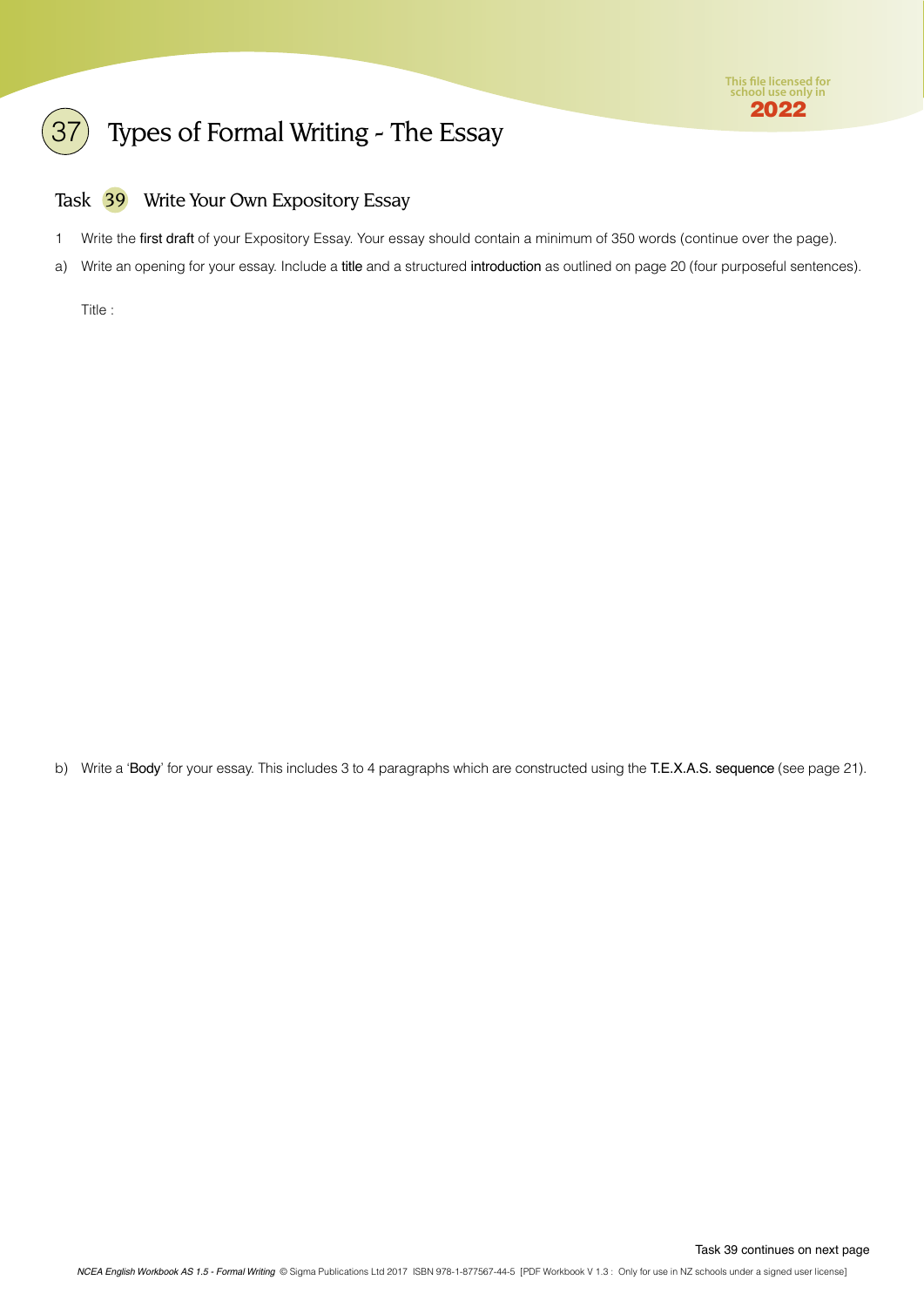

### <span id="page-7-0"></span>Types of Formal Writing - A Report

### A Report

A report is usually the result of some kind of investigation of a situation, event or series of events. Reports are common in working life. Writing a report will be a useful skill to have in your future working life. Some common types of reports are :

- ❏ a market research report, explaining trends and customer behaviour,
- ❏ an annual report from a company or society documenting performance,
- ❏ a survey report presenting findings on opinions, preferences or behaviour.

Unlike an essay, your report will have sections and headings to guide the reader through the document. It will be paragraphed and have a beginning, middle and end. The report will be written using formal language.

- ❏ The Opening includes a title and summary of what is to come.
- ❏ The Middle Part includes an introduction pinpointing what type of report it is and the details of the findings.
- ❏ The Last Part includes the results and your conclusions concerning what these results mean for the future.

### Task 46 Plan Your Own Report

1 You can write a report on anything. You will need to research and collect all the required information. This can involve any or all of these activities : *book research, internet research, interviewing people, conducting a survey, collecting, calculating and presenting statistics* and *interpreting graphs and tables of data*.

#### A Warning :

Be careful with your selection. It is easier for you if you select a topic that has lots of facts, opinions and results available. It is also easier if you keep the scope of your report small (e.g. *your classmates, school teams, the cast of a muscial*). If you need to conduct a survey I advise you to use it only on small groups (e.g. *members of the cultural group who were on the tour*). Conducting your own survey on a large issue (e.g. *local transportation*) can prove very difficult and time consuming. In order to get good data from your survey you should seek guidance from your English teacher and possibly your Maths teacher after writing the questions and before you administer the survey.

a) Tick the activities from your school environment (listed below) that could be a possible report topic for you. Write in three others.

Take part in and report on a fundraising activity (e.g. *fundraising for a school trip*).

Take part in and report on a cultural event (e.g. *Polyfest, concert, play or musical*).

Take part in and report on a sporting event (e.g. *an interschool challenge or season of one sport*).

Report on a special assembly or school-wide event (e.g. *an environmental project*).

Interview and report on the work of a marketing team (e.g. *an Enterprise Challenge*).

Conduct a survey and report on a change in school procedures and perceived impact on students. (e.g. *change in School Ball venue and rules*).

Survey and report on the extent to which your classmates observe the school's Code of Conduct.

b) Tick the activities from your wider environment (listed below) that could be a possible report topic for you. Write in one other.

Research and report on the availability and suitability of weekend entertainment for teenagers in your area.

Research and report on current fashion trends for the coming season.

Research and report on the growth of a new sport. (e.g. something from the *X-Games*)